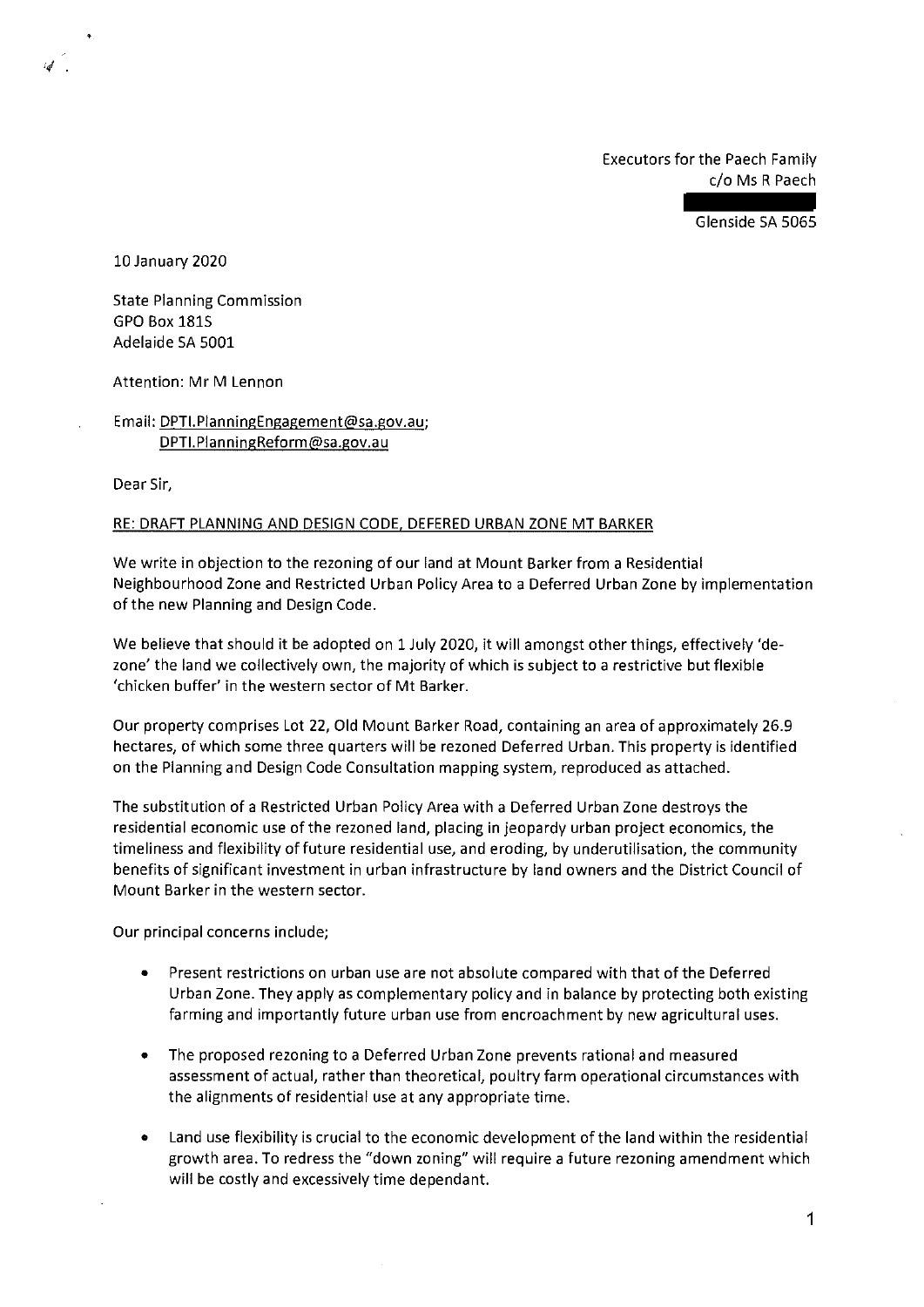- Our single title land ownership will become fragmented, and any land division and provision of infrastructure will not be able to be planned in confidence to occur in a coordinated manner and in an orderly sequence as required by the Codes coordinated and orderly development policy outcome 2.1.
- The urban development industry notes that this rezoning reduces the scale of Newenham and its ability by critical mass to access resources, to innovate, test and deliver new housing products and infrastructure solutions, all of which are recognised in green fields master planning, as beneficial by their wider adoption. (Refer Page 48, Guide to the Draft Planning and Design Code, Oct 2019)
- Our land ownership is disrupted, preventing rather than encouraging as present, the staged development of infrastructure to be provided in a manner that supports an orderly expansion of urban areas and the economic provision of infrastructure and services as required by coordinated and orderly development policy outcome 2.2.
- It is evident that the standardised provisions of the new planning code do not lead to improved assessment or reduce delays or "faster and more efficient development process" (page 10 above doc.). It makes insufficient reference to Mount Barker local variations which are sensitive to long held local knowledge and community understandings that should take precedence, enabling residential development as circumstances permit.

We are informed that the Governments reform goal of consolidating South Australia's 72 complex development plans into one set of easy-to-understand planning rules is acknowledged by the development industry to exhibit significant merit, however that has not been achieved by "standardisation' of zones in our case.

A State Government introductory reform paper entitled "Blueprint for South Australia's Planning & Design Code - Working Together to Develop the Code" stated;

We recognise that many councils and communities have a strong sense of ownership over policies that apply to their area. The State Planning Commission does not want to see positive policy discarded when drafting the Code and acknowledges the importance of policies that help implement the vision for local areas. However, we are also aware that we can streamline areas of policy conflict or constricting and duplicated policy.

It is this acknowledged understanding that positive policy should be retained that should prevail, because it is evident that the Code will be discarding important local policies in the attempt to streamline process.

We request that the Deferred Urban Zone be removed from the draft Code and it remain foremost as a residential zone (Master-planned Suburban Neighbourhood). It is required to achieve a critical mass for efficient urban expansion within the township urban growth boundary to enable coordinated development to proceed with confidence in the future.

Yours sincerely,

*(Mtg L* 

R. Paech,

an Buaech 2

J. McDonald MACDONA

Executors for the Paech family, Lot 22, CT Volume 5429 Folio 217, Plan 159899.